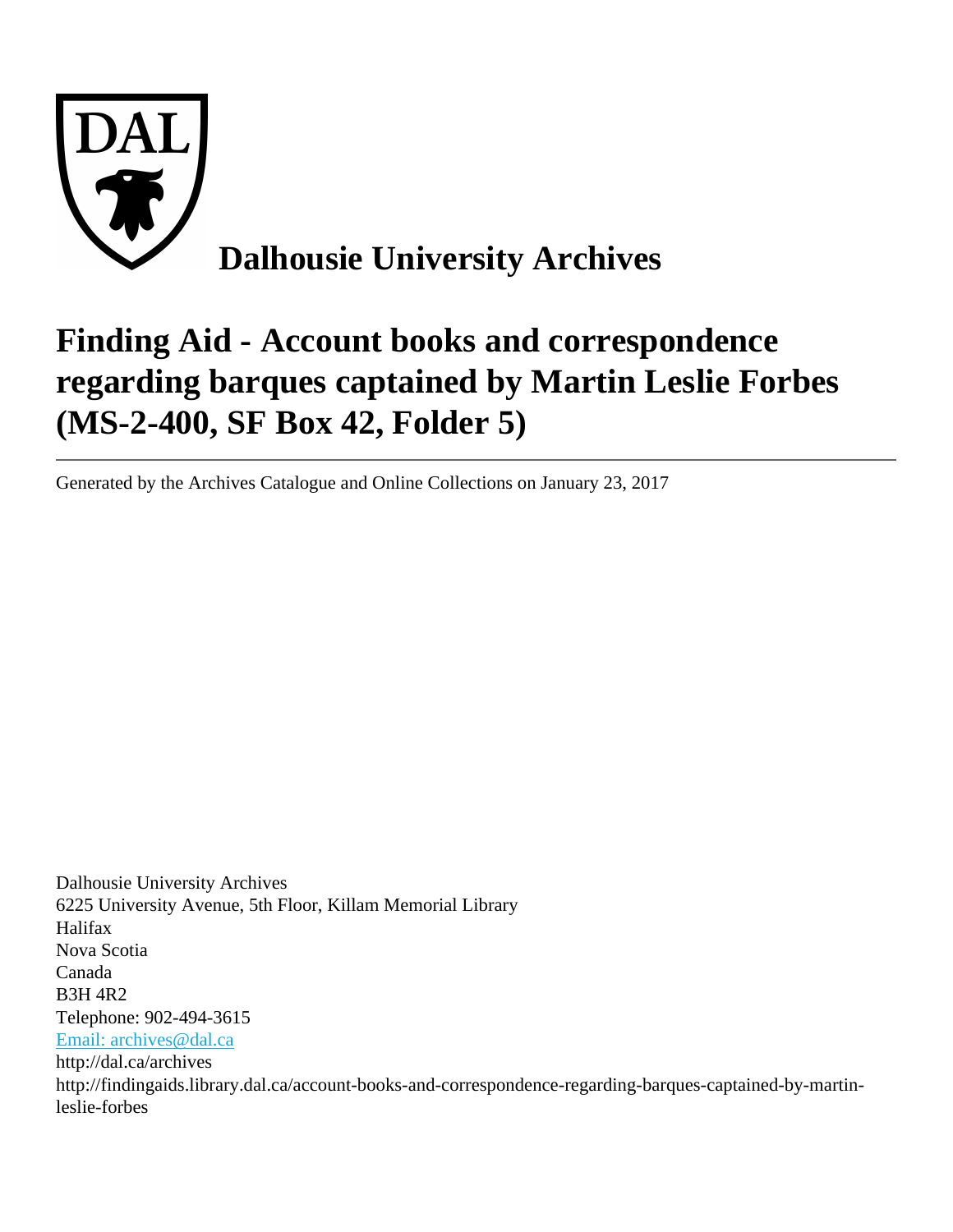# Account books and correspondence regarding barques captained by Martin Leslie Forbes

# **Table of contents**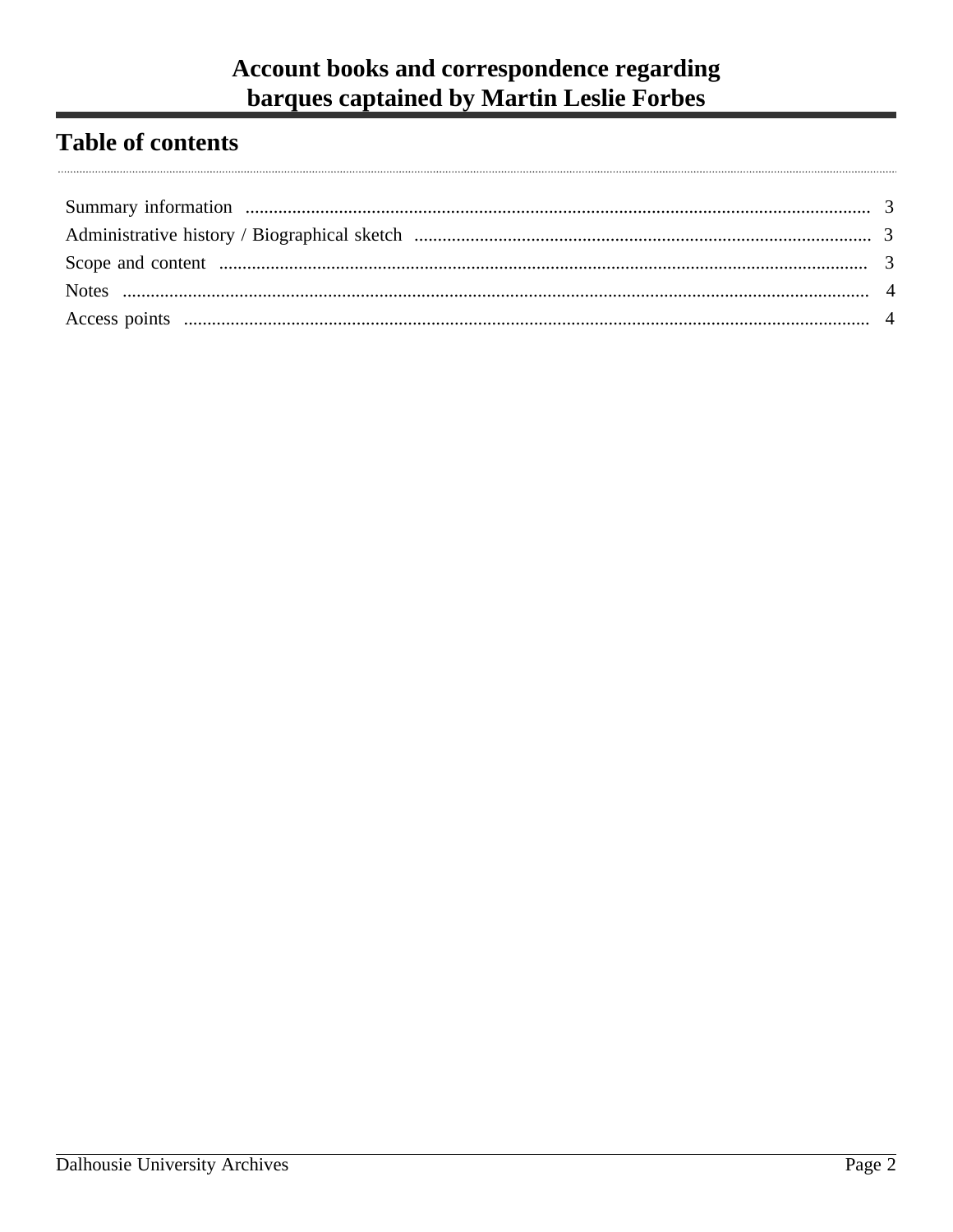## <span id="page-2-0"></span>**Summary information**

| <b>Repository:</b>           | Dalhousie University Archives                                                                                                                                                                    |
|------------------------------|--------------------------------------------------------------------------------------------------------------------------------------------------------------------------------------------------|
| <b>Title:</b>                | Account books and correspondence regarding barques captained by<br><b>Martin Leslie Forbes</b>                                                                                                   |
| Reference code:              | MS-2-400, SF Box 42, Folder 5                                                                                                                                                                    |
| Date:                        | 1877-1886 (date of creation)                                                                                                                                                                     |
| Language:                    | English                                                                                                                                                                                          |
| <b>Physical description:</b> | 0.5 cm of textual records (1 folder)                                                                                                                                                             |
| Note [generalNote]:          | Preferred citation: [Identification of item], Martin Leslie Forbes<br>fonds, MS-2-400, Box [box number], Folder [folder number],<br>Dalhousie University Archives, Halifax, Nova Scotia, Canada. |

# <span id="page-2-1"></span>**Administrative history / Biographical sketch**

#### **Note**

Martin Leslie Forbes was born in 1843 in Woods Harbour, Nova Scotia, to William Forbes and Margaret Malone. In 1865 he married Maria Doane Kendrick, with whom he had at least one son. Forbes was a Master Mariner who captained the barques Aspototgan and Nellie Moody out of Shelburne County. He died in Barrington Passage in 1919.

#### **Custodial history**

Fonds was accessioned by the Archives in 1980; custodial history unknown.

## <span id="page-2-2"></span>**Scope and content**

File contains pages from an account book for the barque Aspototgan and some loose accounts and correspondence regarding the barque Nellie Moody.